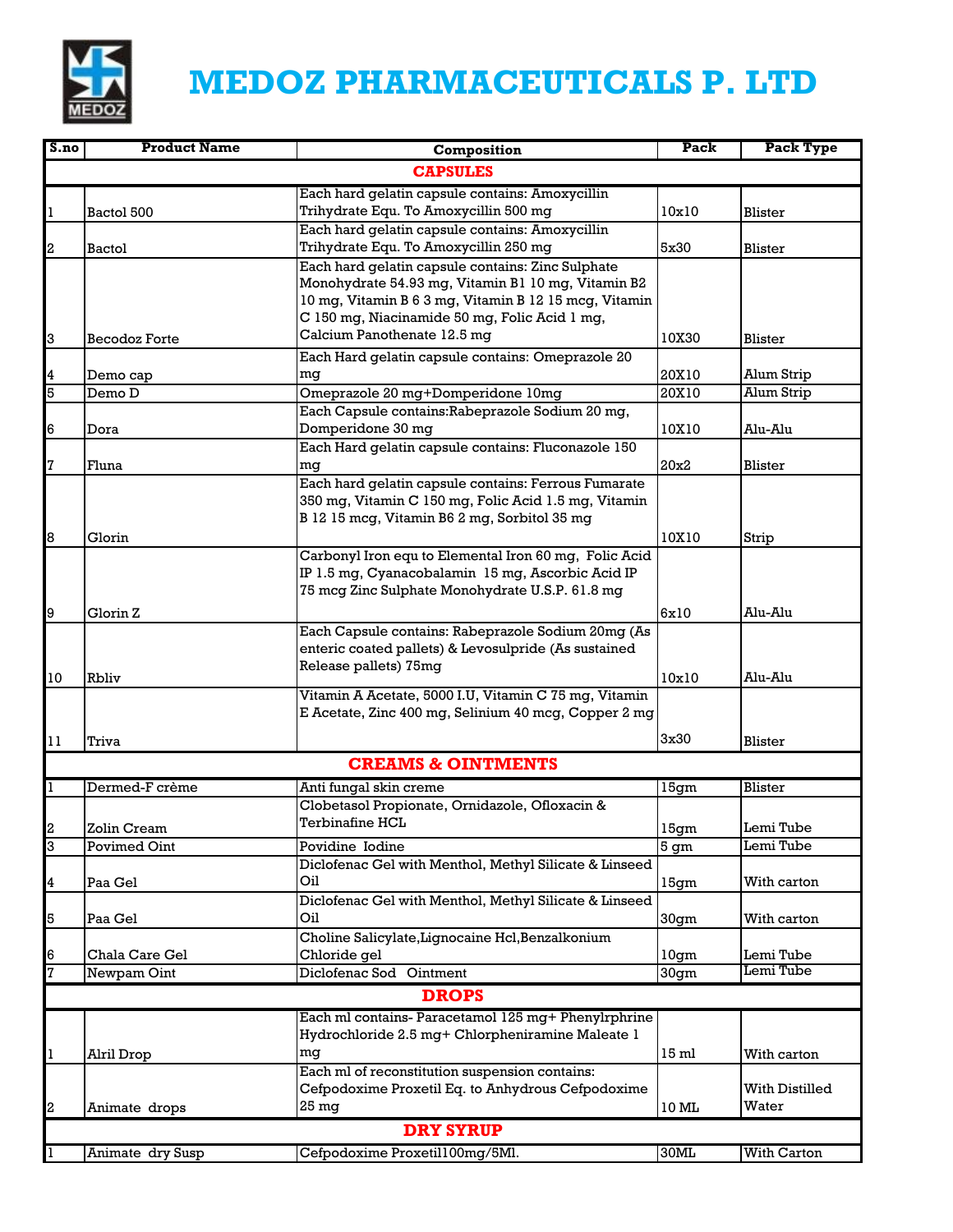|                         |                         | Each 5 ml of the reconstituted suspension contains   |                   |                       |  |  |
|-------------------------|-------------------------|------------------------------------------------------|-------------------|-----------------------|--|--|
|                         |                         | Cefpodoxime Proxetil Equ. To Cefpodoxime 100 mg      |                   |                       |  |  |
| $\boldsymbol{z}$        | Podin DS                |                                                      | 30ML              | With carton           |  |  |
| 3                       | Bactina Dry Syrup       | Cefixime U.S.P 50/5ml dry syrup                      | $30$ ML           | With Carton           |  |  |
|                         |                         | Each 5 ml of the reconstituted suspension contains:  |                   |                       |  |  |
|                         |                         | Amoxycillin Trihydrate Eq. to Amoxycillin 125 mg     |                   | With Carton           |  |  |
| $\overline{\mathbf{4}}$ | Bactol Dry Syrup        |                                                      | 30ML              |                       |  |  |
|                         |                         | Each 5 ml. of the reconstituted suspension contains: |                   |                       |  |  |
|                         |                         | Cefixime As Trihydrate Equ. To Anhydrous Cefixime    |                   |                       |  |  |
| 5                       | Cefma Dry Syrup         | 50 <sub>mg</sub>                                     | 30ml              | With carton           |  |  |
|                         |                         | <b>INJECTION</b>                                     |                   |                       |  |  |
|                         |                         |                                                      |                   |                       |  |  |
| 1                       | Cefdoz 1gm Injection    | Cefoperazone 1000mg, Sulbactum 500 mg                | 1 gm              | Vial                  |  |  |
| $\overline{a}$          | Cefdoz 1.5gm Injection  | Cefoperazone 1500mg, Sulbactum 500 mg                | 1.5 <sub>gm</sub> | Vial                  |  |  |
| 3                       | Decalon 25              | Nandrolone Decanoate inj 25mg                        | 1ML               | Ampoule               |  |  |
| $\overline{4}$          | Decalon 50              | Nandrolone Decanoate inj 50mg                        | $1\,\mathrm{M}l$  | Ampoule               |  |  |
| 5                       | Donazol 40 Injection    | Pentoprazole 40 mg                                   | Vial              |                       |  |  |
| $\overline{6}$          | <b>Mesy Injection</b>   | Ethamsylate Inj                                      | 2 ml.             |                       |  |  |
| 7                       | Onmed Injection         | Ondensetron Inj.                                     | 2 <sub>ml</sub>   |                       |  |  |
| 8                       | Reden O Injection       | Ranitidine, Ondensetron Inj.                         | 2 <sub>ml</sub>   |                       |  |  |
| 9                       | Tazo C                  | Tazobactum 125 mg + Ceftriaxone 1000 mg              | 1.125mg           | Vial                  |  |  |
| 10                      | Zroxyl Inj              | Diclofenac Sod Inj 3 ml                              | 3ml               | Ampoule               |  |  |
|                         |                         | <b>SYRUP</b>                                         |                   |                       |  |  |
|                         |                         |                                                      |                   |                       |  |  |
|                         |                         | Each 5 ml contains: Acceclofenac 50 mg, Paracetamol  |                   |                       |  |  |
| 1                       | Acepaa Susp             | $125 \text{ mg}$                                     | 60ml              | With carton           |  |  |
|                         |                         | Each 5 ml contains: Ivermectin 1.5 mg, Albendazole   |                   |                       |  |  |
| $\overline{\mathbf{c}}$ | Albrin Plus Syp         | $200$ mg                                             | 10 <sub>ml</sub>  | With Carton           |  |  |
|                         |                         | Each 5ml contains-Paracetamol 125 mg+                |                   |                       |  |  |
|                         |                         | Phenylrphrine Hydrochloride 2.5 mg+                  |                   |                       |  |  |
| $\overline{3}$          | Alril Syrup             | Chlorpheniramine Maleate 1 mg                        | 60 ml             | With carton           |  |  |
| $\overline{\mathbf{4}}$ | Becodoz Syrup           | B Complex plus Vit C with delicious taste            | 200 ml            | With carton           |  |  |
| 5                       | Becodoz Syrup           | B Complex plus Vit C with delicious taste            | 100 ml            | With carton           |  |  |
| 6                       | Calcif Susp             | Calcium + vit d3 Syrup                               | 200 ML            | With Carton           |  |  |
| $\overline{7}$          | Calcimed Syrup          | Calcium 250 mg + Vit D3 125 I.U./5 ml                | 200 ml            | Blister               |  |  |
| 8                       | Ceta Syrup              | Acetaminophen 250 mg                                 | 60ml              | With carton           |  |  |
|                         |                         | Each 5ml contains: Ambroxyl HCL 30mg+Guaiphensin     |                   |                       |  |  |
|                         |                         | 50mg+Levosalbutamol Sulphate 1mg.                    |                   |                       |  |  |
| 9                       | Cetacold LA             |                                                      | 100ml             | <b>Without Carton</b> |  |  |
|                         |                         | Ephidrine HCl, C.P.M, Ammonium Chloride              |                   |                       |  |  |
| 10                      | Cofsed Syrup            | Terpinehydrate, Menthol                              | 50 ml             |                       |  |  |
|                         |                         | Terbutaline 1.25mg+ Guaiphencin 50mg +               |                   |                       |  |  |
| $1\,1$                  | Exor                    | Bromhexine Hcl4mg+ Menthol 2.5mg                     | 100ML             | <b>Without Carton</b> |  |  |
| 12                      | Fenzo Syp               | Iron, Vitamins, Folic Acid & minerals                | 200 ml            | With Carton           |  |  |
|                         |                         | Heamatinic Syrup, Folic Acid, Vitamin B12, Ferrous   |                   |                       |  |  |
| 13                      | Glorin Syrup            | Fumerate                                             | 200 ml            | With Carton           |  |  |
|                         |                         | Heamatinic Syrup, Folic Acid, Vitamin B12, Ferrous   |                   |                       |  |  |
| 14                      | Glorin Syrup            | Fumerate                                             | 100 ml            | With Carton           |  |  |
| 15                      | Heptric Syrup           | Cyproheptadine with Tricholine citrate syrup         | 100 ml            | With Carton           |  |  |
| $16\,$                  | Heptric Syrup           | Cyproheptadine with Tricholine citrate syrup         | 200 ml            | With Carton           |  |  |
| $17\,$                  | Kepro Syp               | Protein Syrup                                        | 200ml             | With Carton           |  |  |
|                         |                         | Each 5ml contains: Levocetrazine 2.5mg + Montelukast |                   |                       |  |  |
| 18                      | Lency M Syrup           | 4 <sub>mq</sub>                                      | 60ml              | With Carton           |  |  |
| 19                      | <b>Medalgin MF Susp</b> | Paracetamol125mg+Mefanemic acid 50mg                 | 60ml              | With carton           |  |  |
|                         |                         | Activated Dimethicone 50mg+Mag. Hydroxide            |                   |                       |  |  |
| 20                      | Medocid Susp            | 250mg+Alum. Hydroxide 250mg/10ml in Sorbitol         | 170ML             | Pet                   |  |  |
|                         |                         | Phenylephrine HCl 2.5mg+ C.P.M 1mg+ Paracetamol      |                   |                       |  |  |
| 21                      | Medocold Susp           | 125mg Susp                                           | 60 ml             | With Carton           |  |  |
|                         |                         | Dexomethorphan, Ammonium Chloride, Guaphenisin       |                   |                       |  |  |
| 22                      | Noscophane DM           |                                                      | $100$ ml          | With Carton           |  |  |
| 23                      | Onmed Syrup             | Ondensetron Hydrochloride U.S.P 2 mg                 | $30 \mathrm{ml}$  |                       |  |  |
| 24                      | Pin Susp                | Ofloxacin                                            | 30 ml             | With Carton           |  |  |
|                         |                         | Ofloxacin 50 mg, Ornidazole 125 mg                   | 30 ml             |                       |  |  |
| 52                      | Pin OZ Syrup            |                                                      | 30 ml             |                       |  |  |
| 26                      | Rithro Syrup            | Roxythromycin 50 mg                                  | 100 ml            |                       |  |  |
| 27                      | Sucen O Susp            | Sucrfate 1 gm, Oxetacaine 20 mg                      |                   | With Carton           |  |  |
|                         | <b>TABLET</b>           |                                                      |                   |                       |  |  |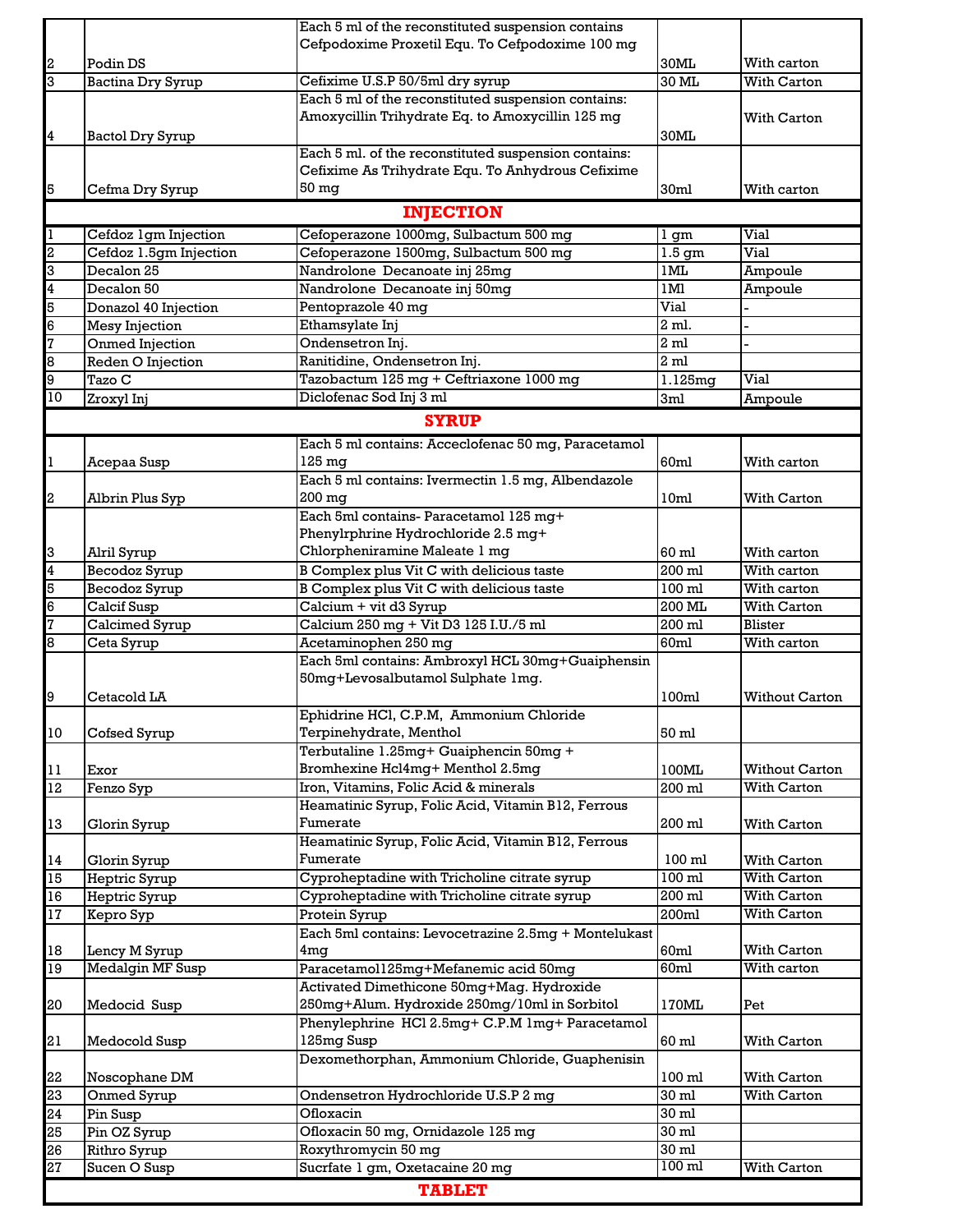| 1                       | Acepaa Tab            | Aceclofenac 100mg+ Paracetamol 325 mg Tablet                               | 5x2x10         | Blister            |
|-------------------------|-----------------------|----------------------------------------------------------------------------|----------------|--------------------|
| $\boldsymbol{2}$        | Akem Dt               | Doxycycline Monohydate +Beta cyclodextrin 50mg                             | 10x10          |                    |
| 3                       | Albrin Plus Tablet    | Ivermectin 6 mg + Albendasole 400 mg Tab                                   | 1x30           | Blister            |
|                         |                       | Phenylephrine HCl 5mg+ CPM2mg+ Paracetamol                                 |                |                    |
| 4                       | Alcoril Tab           | 325mg                                                                      | 10X5x10        | Blister            |
|                         |                       | Levocetrazine 5mg + Ambroxyl 30mg+Phenylephrine                            |                |                    |
| 5                       | Alercy AX             | 5mq                                                                        | 10x10          | Blister            |
| 6                       | Alril Tablet          | Phenylephrine HCl, C.P.M, Paracetamol                                      | 5x50           | Blister            |
| 7                       | Animate               | Cefpodoxime Proxetil 200mg                                                 | 10X10          | Alu Alu            |
| 8                       | Atormed 10            | Atorvastatin 10mq                                                          | 10X10          | Blister            |
|                         |                       | Terbutaline 2.5mg + Bromhexine 16mg+CPM 4mg                                |                |                    |
| 9                       | Azmino Forte Tab      |                                                                            | 30X10          | Blister            |
|                         |                       | Salbutamol Sulphate, 4 mg Bromhexine HCl. 16 mg,                           |                |                    |
| 10                      | Azmino Plus Tab       | Etophylline I.P. 200 mg                                                    | 5X50           | Blister            |
| $\overline{11}$         | <b>Bactol Kid Tab</b> | Amoxycillin Trihydrate 125 mg                                              | 10X10          |                    |
| 12                      | <b>Calcif Tablet</b>  | Calcium + vit d3 Tablet                                                    | 5X30           | Blister            |
| 13                      | <b>Calcimed Talet</b> | Calcium 500 mg + Vit D3 250 I.U                                            | 5x30           | Blister            |
|                         |                       | Metronidazole200mg+Dyclomine 10mg+                                         |                |                    |
| $14\,$                  | Camolin               | Furazolidone50mg                                                           | 2x5x10         | Blister            |
| 15                      | Cee Cee               | Clomiphene Citrate 50 mg                                                   | 10x10          | Alu Alu            |
| 16                      | Cef200                | Cefixime U.S.P 200 mg                                                      | 10x10          | Alu-Alu            |
| 17                      | Cefage 250 Tab        | Cefuroxime 250 mg                                                          | lx10           |                    |
| $\overline{18}$         | Cefage 500 Tab        | Cefuroxime 500 mg                                                          | lx10           |                    |
| 19                      | Cefma 100 Tab         | Cefixime U.S.P 100 mg                                                      | 10x10          | Alu-Alu            |
| g<br>S                  | Cefma 200 Tab         | Cefixime U.S.P 200 mg                                                      | 10x10          | Alu-Alu            |
| $\overline{\mathtt{S}}$ | Cefma A               | Cefexime200 + Azithromicin 250mg                                           | lx10           | Alu-Alu            |
| 22                      | Cefma O Tab           | Cefixime 200mg + Ofloxacin 200 mg                                          | 10X10          | Alu-Alu            |
|                         |                       | Uncoated-Nimesulide100mg+PCm 325mg+Caffine                                 |                |                    |
|                         |                       | 25mg+Phenylephrine 10mg+Levocetrazine 5mg                                  |                |                    |
| 23                      | Cetacold              |                                                                            | 20x10          | Blister            |
| 24                      | Ceta Tablet           | Paracetamol 650 mg                                                         | 2x50           | Blister            |
| 25                      | Cursed                | Ferrous Ascorbate + Folic Acid                                             | 10X10          | Alu-Alu            |
|                         | D Flaz                | Deflazacort 6 mg                                                           | 10x10          | Alu-Alu            |
| 98                      |                       |                                                                            |                |                    |
|                         |                       | Diclofenac Sodium IP 50 mg+ Paracetamol IP 325 mg+                         |                |                    |
| 27                      | Diclo PM              | Magnesium Trisilicate100 mg                                                | 10x20          | Blister            |
| 8                       | Donazol 40 Tab        | Pentoprazole 40 mg                                                         | 10X10          | Alu-Alu            |
| 29                      | Donazol D Tab         | Pentoprazole 40 mg, Domperidone                                            | 10X10          | Alu-Alu            |
| 30                      | Dora                  | Rabiprazole 20mg + Domperidone 30mg SR                                     | 10X10          | Alu-Alu            |
|                         |                       | Bromhexine Hcl 8mg+Guaiphenacin                                            |                |                    |
| 31                      | Dox                   | 50mg+Paracetamol 300mg+CPM 2mg                                             | 20X10          | Blister            |
| 32                      | Flotox                | Ciprofloxaxin 500 mg                                                       | 10x10          | Blister            |
|                         | <b>GDCIT</b>          | Guiphenesin I.P.100mg Dextramethorphan 10 mg.                              | 4x50           | Blister            |
| 33                      |                       | Cetirizine Hcl B.P. 5 mg.                                                  |                |                    |
| 34                      | IPEL-72               | Levonorgestral 1.5mg                                                       | 1 Tab          | Blister            |
| 35                      | Izamed Tab            | Azithromycin 500 mg                                                        | 10X3           | Blister            |
| 36                      | Lency M Tab           | Levocetrizine 5 mg Montelukast 10mg                                        | 10x10          | Alu-Alu            |
| 37                      | Lency M Kid           | LEVO+ mont for kids                                                        | $10$ tab       | Alum Strip         |
| 38                      | Lency Tablet          | Levocetrizine 5 mg                                                         | 4X50           | Blister            |
| 39                      | Lewiscam              | Piroxicam with Betacyclodextrine                                           | 10x10          | Blister            |
| 40                      | Medalgin TAB          | Paracetamol 500mg                                                          | 5x50           | <b>Blister</b>     |
| 41                      | Medo                  | Misopristol 200mcg                                                         | 1X4            | Blister            |
| 42                      | Medostrap             | Drotaverine 80mg+ Mefenamic Acid 250mg                                     | 10X10          | Blister            |
| 43                      | Medoz Kit             | Mefipristone 200mg+ Misoprostol 200mcg                                     | 1x5            | Alu-Alu            |
| 44                      | Mesy Forte Tab        | Ethamsylate B.P. 500 mg                                                    | 10X10          | Strip              |
|                         |                       | Ethamsylate B.P. 250 mg+ Tranexamic Acid 250mg                             |                |                    |
| 45                      | <b>Mesy Plus</b>      |                                                                            | 10x10          | Strip              |
| 46                      | Mesy Tablet           | Ethamsylate B.P. 250 mg                                                    | 10x10          |                    |
| 47                      | Metrin                | Methylergometrine 0.125mg                                                  | 8X6X10         | Blister            |
| 48                      | Miss U                | Tadalafil 10 mg                                                            | 1 Tab          | Blister            |
| 49                      | Mixi Plus Tab         | Piroxicam I.P., Paracetamol I.P                                            | 5x50           | Blister            |
| 50                      | Nam 100               | Natural Micronized Progestrone 100 mg                                      | 10x10          | Alu Alu            |
| 51<br>52                | Nam 200<br>Needee D/L | Natural Micronized Progestrone 200 mg<br>Nimesulide 100mg + Dicofenac 50mg | 10x10<br>20x10 | Alu Alu<br>Blister |